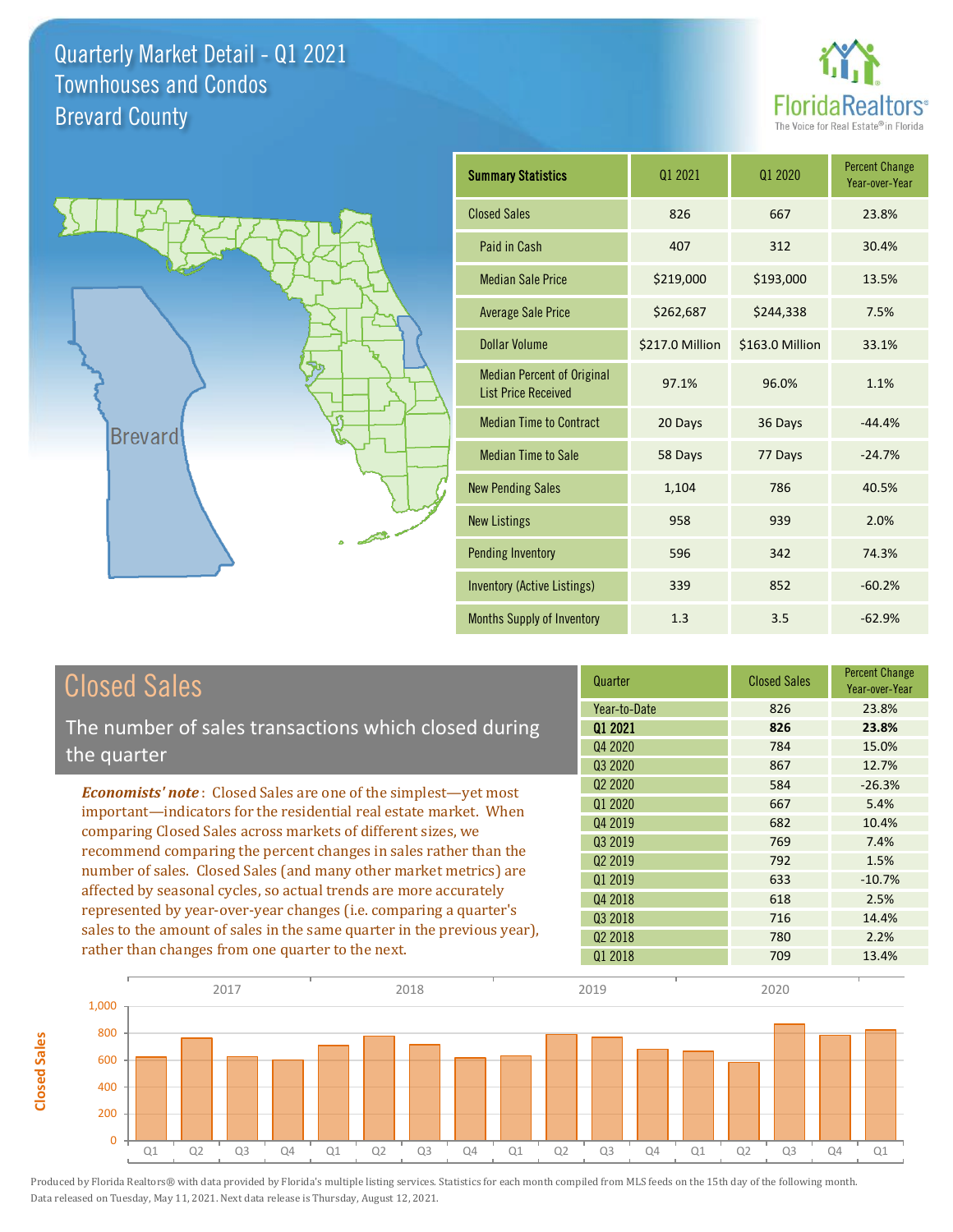

| Cash Sales                                                                     | Quarter             | <b>Cash Sales</b> | <b>Percent Change</b><br>Year-over-Year |
|--------------------------------------------------------------------------------|---------------------|-------------------|-----------------------------------------|
|                                                                                | Year-to-Date        | 407               | 30.4%                                   |
| The number of Closed Sales during the quarter in                               | 01 2021             | 407               | 30.4%                                   |
| which buyers exclusively paid in cash                                          | Q4 2020             | 328               | 19.7%                                   |
|                                                                                | Q3 2020             | 377               | 17.8%                                   |
|                                                                                | Q <sub>2</sub> 2020 | 257               | $-27.2%$                                |
|                                                                                | 01 2020             | 312               | $-4.9%$                                 |
| <b>Economists' note:</b> Cash Sales can be a useful indicator of the extent to | Q4 2019             | 274               | $-10.2%$                                |
| which investors are participating in the market. Why? Investors are            | Q3 2019             | 320               | $-6.4%$                                 |
| far more likely to have the funds to purchase a home available up front,       | 02 2019             | 353               | $-9.9%$                                 |
| whereas the typical homebuyer requires a mortgage or some other                | Q1 2019             | 328               | $-17.4%$                                |
| form of financing. There are, of course, many possible exceptions, so          | Q4 2018             | 305               | $-3.2%$                                 |
| this statistic should be interpreted with care.                                | 03 2018             | 342               | 12.9%                                   |
|                                                                                | Q <sub>2</sub> 2018 | 392               | $-2.5%$                                 |
|                                                                                | 01 2018             | 397               | 6.1%                                    |

**Cash Sales**



## Cash Sales as a Percentage of Closed Sales

The percentage of Closed Sales during the quarter which were Cash Sales

*Economists' note* : This statistic is simply another way of viewing Cash Sales. The remaining percentages of Closed Sales (i.e. those not paid fully in cash) each quarter involved some sort of financing, such as mortgages, owner/seller financing, assumed loans, etc.

| Quarter             | <b>Percent of Closed</b><br>Sales Paid in Cash | <b>Percent Change</b><br>Year-over-Year |
|---------------------|------------------------------------------------|-----------------------------------------|
| Year-to-Date        | 49.3%                                          | 5.3%                                    |
| 01 2021             | 49.3%                                          | 5.3%                                    |
| Q4 2020             | 41.8%                                          | 4.0%                                    |
| Q3 2020             | 43.5%                                          | 4.6%                                    |
| Q <sub>2</sub> 2020 | 44.0%                                          | $-1.3%$                                 |
| 01 2020             | 46.8%                                          | $-9.7%$                                 |
| Q4 2019             | 40.2%                                          | $-18.6%$                                |
| Q3 2019             | 41.6%                                          | $-13.0%$                                |
| Q <sub>2</sub> 2019 | 44.6%                                          | $-11.3%$                                |
| Q1 2019             | 51.8%                                          | $-7.5%$                                 |
| Q4 2018             | 49.4%                                          | $-5.4%$                                 |
| Q3 2018             | 47.8%                                          | $-1.2%$                                 |
| Q <sub>2</sub> 2018 | 50.3%                                          | $-4.6%$                                 |
| 01 2018             | 56.0%                                          | $-6.4%$                                 |

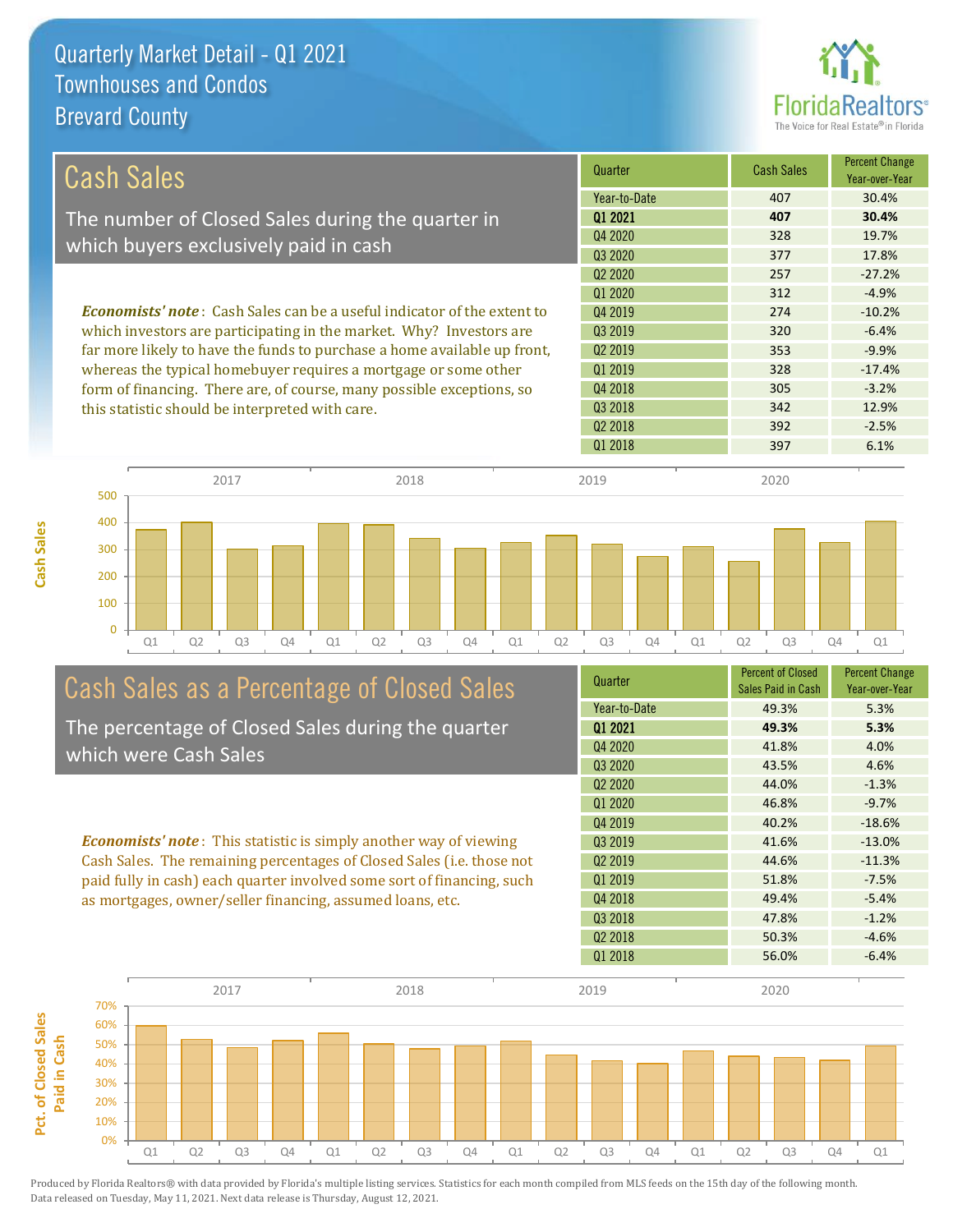

### Median Sale Price

The median sale price reported for the quarter (i.e. 50% of sales were above and 50% of sales were below)

*Economists' note* : Median Sale Price is our preferred summary statistic for price activity because, unlike Average Sale Price, Median Sale Price is not sensitive to high sale prices for small numbers of homes that may not be characteristic of the market area. Keep in mind that median price trends over time are not always solely caused by changes in the general value of local real estate. Median sale price only reflects the values of the homes that *sold* each quarter, and the mix of the types of homes that sell can change over time.

| Quarter                         | <b>Median Sale Price</b> | <b>Percent Change</b><br>Year-over-Year |
|---------------------------------|--------------------------|-----------------------------------------|
| Year-to-Date                    | \$219,000                | 13.5%                                   |
| Q1 2021                         | \$219,000                | 13.5%                                   |
| Q4 2020                         | \$225,000                | 18.4%                                   |
| Q3 2020                         | \$210,000                | 12.3%                                   |
| Q <sub>2</sub> 20 <sub>20</sub> | \$203,000                | 7.3%                                    |
| Q1 2020                         | \$193,000                | 10.3%                                   |
| Q4 2019                         | \$189,990                | 8.6%                                    |
| Q3 2019                         | \$187,000                | 6.9%                                    |
| Q <sub>2</sub> 2019             | \$189,125                | 5.1%                                    |
| Q1 2019                         | \$175,000                | 10.8%                                   |
| Q4 2018                         | \$175,000                | 6.1%                                    |
| Q3 2018                         | \$174,950                | 9.3%                                    |
| Q <sub>2</sub> 2018             | \$180,000                | 12.5%                                   |
| Q1 2018                         | \$158,000                | 9.0%                                    |



### Average Sale Price

The average sale price reported for the quarter (i.e. total sales in dollars divided by the number of sales)

*Economists' note* : Usually, we prefer Median Sale Price over Average Sale Price as a summary statistic for home prices. However, Average Sale Price does have its uses—particularly when it is analyzed alongside the Median Sale Price. For one, the relative difference between the two statistics can provide some insight into the market for higher-end homes in an area.

| Quarter                         | <b>Average Sale Price</b> | <b>Percent Change</b><br>Year-over-Year |
|---------------------------------|---------------------------|-----------------------------------------|
| Year-to-Date                    | \$262,687                 | 7.5%                                    |
| Q1 2021                         | \$262,687                 | 7.5%                                    |
| Q4 2020                         | \$271,185                 | 19.5%                                   |
| Q3 2020                         | \$251,478                 | 15.0%                                   |
| Q <sub>2</sub> 20 <sub>20</sub> | \$238,664                 | 0.7%                                    |
| Q1 2020                         | \$244,338                 | 12.0%                                   |
| Q4 2019                         | \$226,897                 | 7.9%                                    |
| 03 2019                         | \$218,645                 | 4.9%                                    |
| Q <sub>2</sub> 2019             | \$237,004                 | 8.7%                                    |
| Q1 2019                         | \$218,116                 | 9.6%                                    |
| Q4 2018                         | \$210,373                 | 5.6%                                    |
| Q3 2018                         | \$208,460                 | 11.7%                                   |
| Q <sub>2</sub> 2018             | \$218,061                 | 13.1%                                   |
| Q1 2018                         | \$198,987                 | 8.2%                                    |



Produced by Florida Realtors® with data provided by Florida's multiple listing services. Statistics for each month compiled from MLS feeds on the 15th day of the following month. Data released on Tuesday, May 11, 2021. Next data release is Thursday, August 12, 2021.

**Average Sale Price**

**Average Sale Price**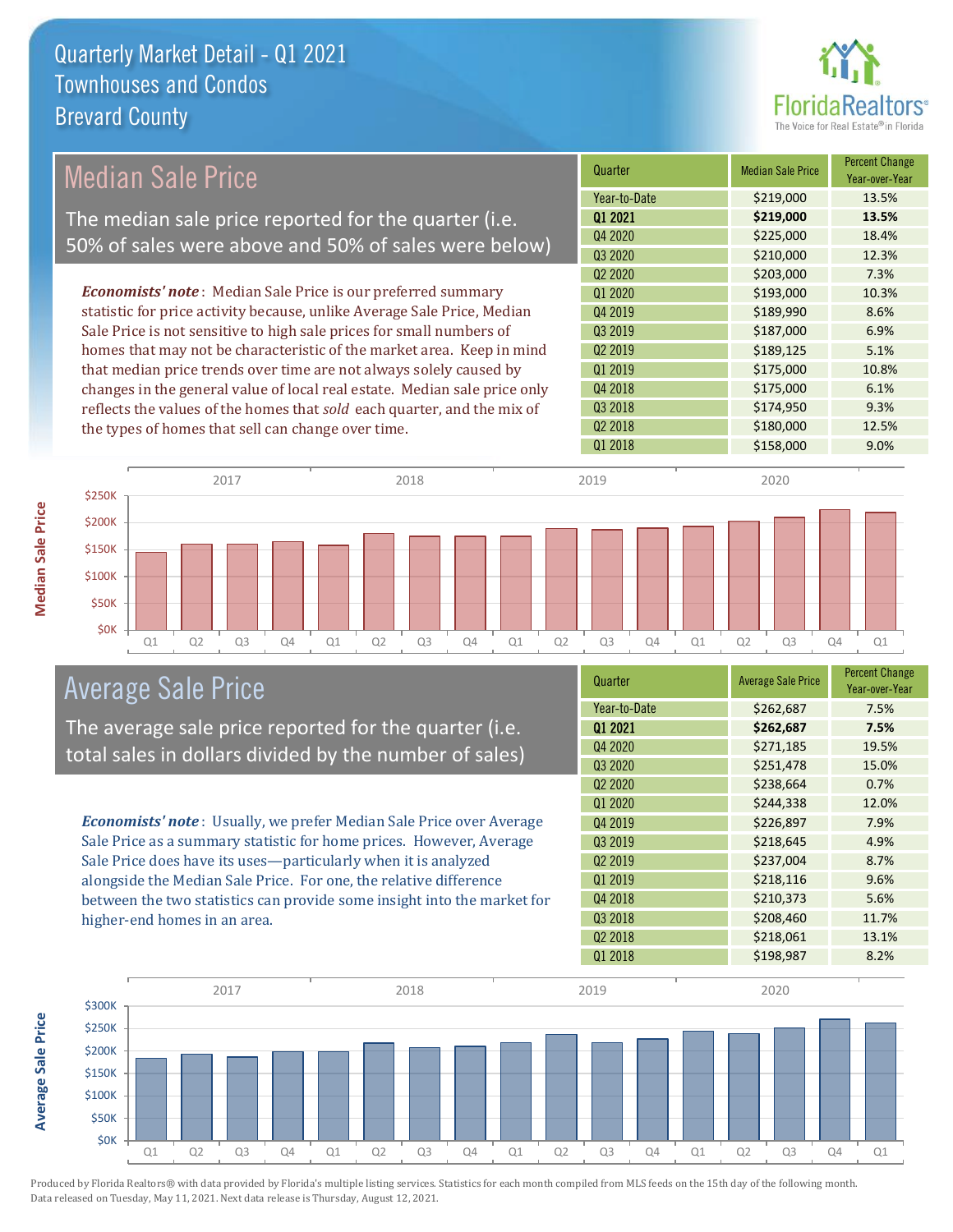

| Dollar Volume                                                                | Quarter             | <b>Dollar Volume</b> | <b>Percent Change</b><br>Year-over-Year |
|------------------------------------------------------------------------------|---------------------|----------------------|-----------------------------------------|
|                                                                              | Year-to-Date        | \$217.0 Million      | 33.1%                                   |
| The sum of the sale prices for all sales which closed                        | 01 2021             | \$217.0 Million      | 33.1%                                   |
| during the quarter                                                           | Q4 2020             | \$212.6 Million      | 37.4%                                   |
|                                                                              | Q3 2020             | \$218.0 Million      | 29.7%                                   |
|                                                                              | Q <sub>2</sub> 2020 | \$139.4 Million      | $-25.7%$                                |
| <b>Economists' note</b> : Dollar Volume is simply the sum of all sale prices | 01 2020             | \$163.0 Million      | 18.0%                                   |
| in a given time period, and can quickly be calculated by multiplying         | 04 2019             | \$154.7 Million      | 19.0%                                   |
| Closed Sales by Average Sale Price. It is a strong indicator of the health   | Q3 2019             | \$168.1 Million      | 12.6%                                   |
| of the real estate industry in a market, and is of particular interest to    | 02 2019             | \$187.7 Million      | 10.4%                                   |
| real estate professionals, investors, analysts, and government agencies.     | Q1 2019             | \$138.1 Million      | $-2.1%$                                 |
| Potential home sellers and home buyers, on the other hand, will likely       | Q4 2018             | \$130.0 Million      | 8.2%                                    |
| be better served by paying attention to trends in the two components         | Q3 2018             | \$149.3 Million      | 27.8%                                   |
| of Dollar Volume ( <i>i.e.</i> sales and prices) individually.               | Q <sub>2</sub> 2018 | \$170.1 Million      | 15.6%                                   |



# Median Percent of Original List Price Received

The median of the sale price (as a percentage of the original list price) across all properties selling during the quarter

*Economists' note* : The Median Percent of Original List Price Received is useful as an indicator of market recovery, since it typically rises as buyers realize that the market may be moving away from them and they need to match the selling price (or better it) in order to get a contract on the house. This is usually the last measure to indicate a market has shifted from down to up, so it is what we would call a *lagging* indicator.

| Quarter                         | Med. Pct. of Orig.<br><b>List Price Received</b> | <b>Percent Change</b><br>Year-over-Year |
|---------------------------------|--------------------------------------------------|-----------------------------------------|
| Year-to-Date                    | 97.1%                                            | 1.1%                                    |
| 01 2021                         | 97.1%                                            | 1.1%                                    |
| Q4 2020                         | 96.8%                                            | 1.3%                                    |
| Q3 2020                         | 96.2%                                            | 0.9%                                    |
| Q <sub>2</sub> 20 <sub>20</sub> | 95.7%                                            | 0.1%                                    |
| 01 2020                         | 96.0%                                            | 0.8%                                    |
| Q4 2019                         | 95.6%                                            | 0.5%                                    |
| Q3 2019                         | 95.3%                                            | $-0.1%$                                 |
| Q <sub>2</sub> 2019             | 95.6%                                            | $-0.4%$                                 |
| Q1 2019                         | 95.2%                                            | $-0.3%$                                 |
| Q4 2018                         | 95.1%                                            | $-0.3%$                                 |
| Q3 2018                         | 95.4%                                            | $-0.3%$                                 |
| Q <sub>2</sub> 2018             | 96.0%                                            | 0.9%                                    |
| Q1 2018                         | 95.5%                                            | 0.3%                                    |

Q1 2018 **\$141.1 Million** 22.7%



Produced by Florida Realtors® with data provided by Florida's multiple listing services. Statistics for each month compiled from MLS feeds on the 15th day of the following month. Data released on Tuesday, May 11, 2021. Next data release is Thursday, August 12, 2021.

Med. Pct. of Orig.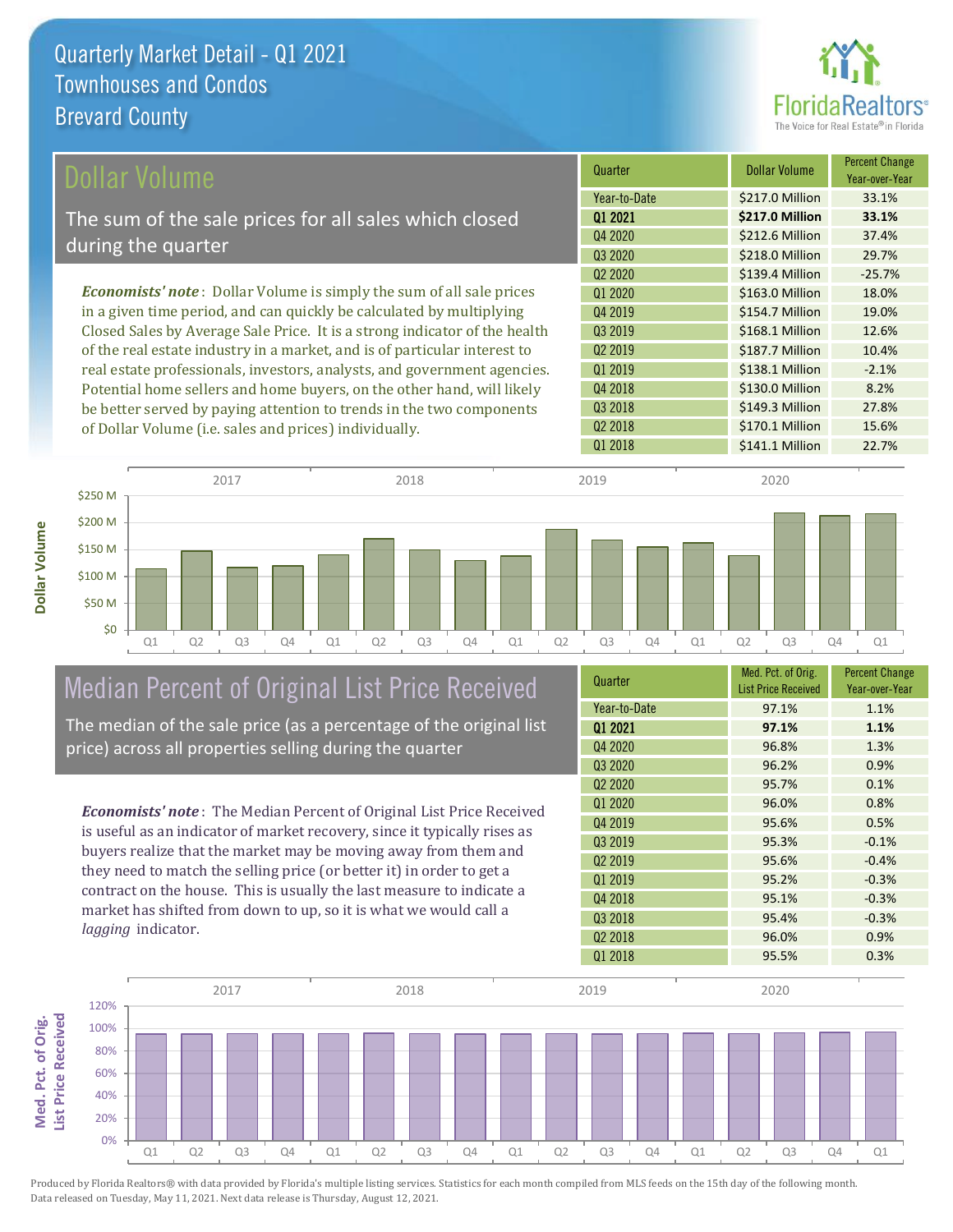

### Median Time to Contract

The median number of days between the listing date and contract date for all Closed Sales during the quarter

*Economists' note* : Like Time to Sale, Time to Contract is a measure of the length of the home selling process calculated for sales which closed during the quarter. The difference is that Time to Contract measures the number of days between the initial listing of a property and the signing of the contract which eventually led to the closing of the sale. When the gap between Median Time to Contract and Median Time to Sale grows, it is usually a sign of longer closing times and/or declining numbers of cash sales.

| Quarter                         | <b>Median Time to</b><br>Contract | <b>Percent Change</b><br>Year-over-Year |
|---------------------------------|-----------------------------------|-----------------------------------------|
| Year-to-Date                    | 20 Days                           | $-44.4%$                                |
| 01 2021                         | 20 Days                           | $-44.4%$                                |
| Q4 2020                         | 23 Days                           | $-41.0%$                                |
| Q3 2020                         | 33 Days                           | $-31.3%$                                |
| Q <sub>2</sub> 20 <sub>20</sub> | 34 Days                           | $-19.0%$                                |
| Q1 2020                         | 36 Days                           | $-16.3%$                                |
| Q4 2019                         | 39 Days                           | 8.3%                                    |
| Q3 2019                         | 48 Days                           | 60.0%                                   |
| Q <sub>2</sub> 2019             | 42 Days                           | 55.6%                                   |
| Q1 2019                         | 43 Days                           | 34.4%                                   |
| Q4 2018                         | 36 Days                           | $-2.7%$                                 |
| Q3 2018                         | 30 Days                           | 0.0%                                    |
| Q <sub>2</sub> 2018             | 27 Days                           | $-6.9%$                                 |
| Q1 2018                         | 32 Days                           | 0.0%                                    |

**Median Time to Median Time to Contract**



### Median Time to Sale

The median number of days between the listing date and closing date for all Closed Sales during the quarter

*Economists' note* : Time to Sale is a measure of the length of the home selling process, calculated as the number of days between the initial listing of a property and the closing of the sale. *Median* Time to Sale is the amount of time the "middle" property selling this month was on the market. That is, 50% of homes selling this month took *less* time to sell, and 50% of homes took *more* time to sell. Median Time to Sale gives a more accurate picture than Average Time to Sale, which can be skewed upward by small numbers of properties taking an abnormally long time to sell.

| Quarter                         | <b>Median Time to Sale</b> | <b>Percent Change</b><br>Year-over-Year |
|---------------------------------|----------------------------|-----------------------------------------|
| Year-to-Date                    | 58 Days                    | $-24.7%$                                |
| Q1 2021                         | 58 Days                    | $-24.7%$                                |
| Q4 2020                         | 61 Days                    | $-22.8%$                                |
| Q3 2020                         | 72 Days                    | $-15.3%$                                |
| Q <sub>2</sub> 20 <sub>20</sub> | 75 Days                    | $-3.8%$                                 |
| Q1 2020                         | 77 Days                    | $-2.5%$                                 |
| Q4 2019                         | 79 Days                    | 14.5%                                   |
| Q3 2019                         | 85 Days                    | 28.8%                                   |
| Q <sub>2</sub> 2019             | 78 Days                    | 18.2%                                   |
| Q1 2019                         | 79 Days                    | 14.5%                                   |
| Q4 2018                         | 69 Days                    | $-8.0%$                                 |
| Q3 2018                         | 66 Days                    | $-5.7%$                                 |
| Q <sub>2</sub> 2018             | 66 Days                    | $-2.9%$                                 |
| Q1 2018                         | 69 Days                    | $-1.4%$                                 |

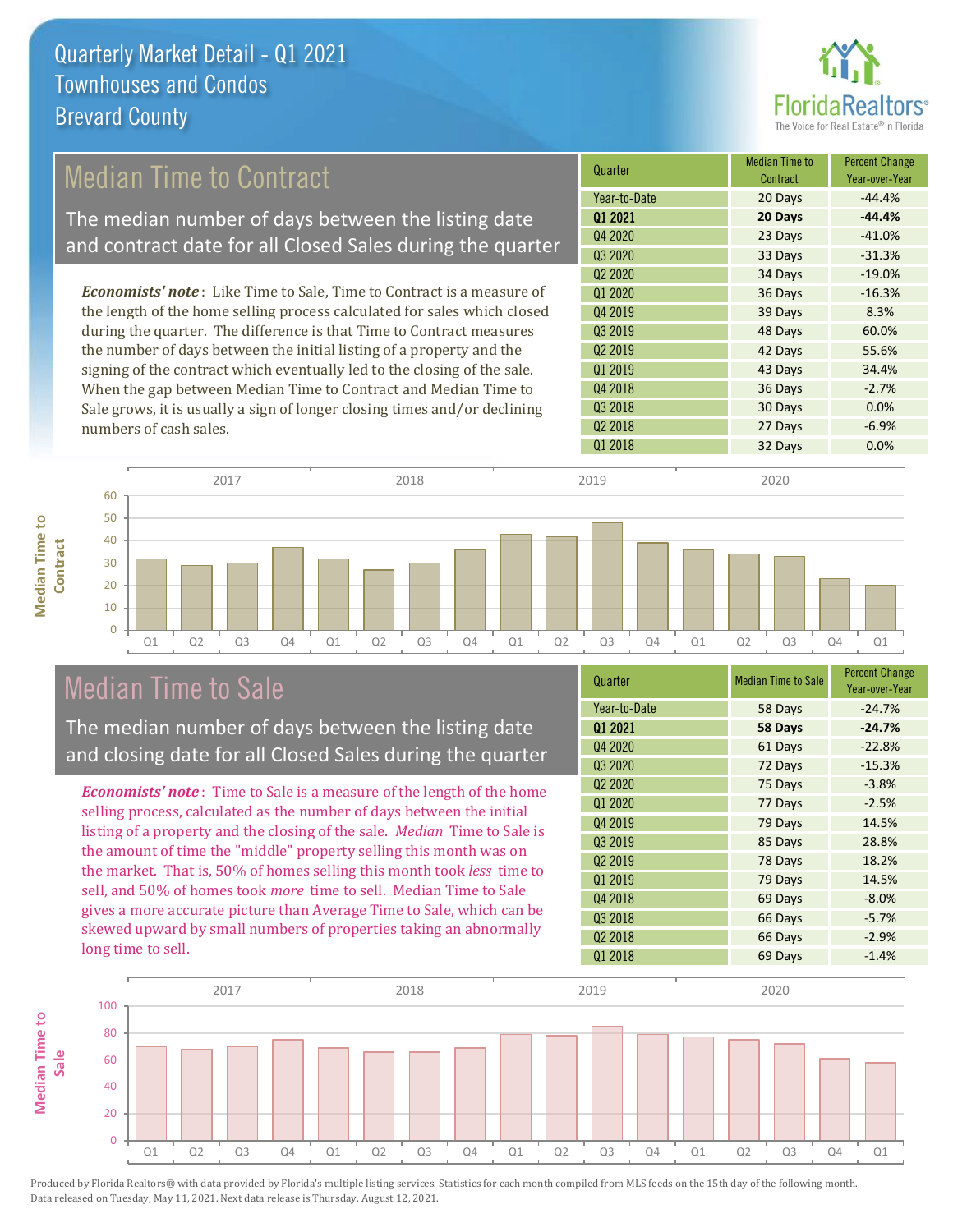

| <b>New Pending Sales</b>                                                      | Quarter             | <b>New Pending Sales</b> | <b>Percent Change</b><br>Year-over-Year |
|-------------------------------------------------------------------------------|---------------------|--------------------------|-----------------------------------------|
|                                                                               | Year-to-Date        | 1,104                    | 40.5%                                   |
| The number of listed properties that went under                               | 01 2021             | 1,104                    | 40.5%                                   |
|                                                                               | Q4 2020             | 769                      | 11.6%                                   |
| contract during the quarter                                                   | Q3 2020             | 900                      | 16.1%                                   |
|                                                                               | Q <sub>2</sub> 2020 | 756                      | $-10.6%$                                |
| <b>Economists' note:</b> Because of the typical length of time it takes for a | 01 2020             | 786                      | $-2.2%$                                 |
| sale to close, economists consider Pending Sales to be a decent               | Q4 2019             | 689                      | 23.0%                                   |
| indicator of potential future Closed Sales. It is important to bear in        | 03 2019             | 775                      | 5.6%                                    |
| mind, however, that not all Pending Sales will be closed successfully.        | 02 2019             | 846                      | 1.6%                                    |
| So, the effectiveness of Pending Sales as a future indicator of Closed        | Q1 2019             | 804                      | $-11.5%$                                |
| Sales is susceptible to changes in market conditions such as the              | Q4 2018             | 560                      | $-10.8%$                                |
| availability of financing for homebuyers and the inventory of                 | Q3 2018             | 734                      | 10.0%                                   |
| distressed properties for sale.                                               | Q <sub>2</sub> 2018 | 833                      | 2.8%                                    |



## New Listings

**New Listings**

**Pending Sales**

Pending Sales

The number of properties put onto the market during the quarter

*Economists' note* : New Listings tend to rise in delayed response to increasing prices, so they are often seen as a lagging indicator of market health. As prices rise, potential sellers raise their estimations of value—and in the most recent cycle, rising prices have freed up many potential sellers who were previously underwater on their mortgages. Note that in our calculations, we take care to not include properties that were recently taken off the market and quickly relisted, since these are not really *new* listings.

| Quarter                         | <b>New Listings</b> | <b>Percent Change</b><br>Year-over-Year |
|---------------------------------|---------------------|-----------------------------------------|
| Year-to-Date                    | 958                 | 2.0%                                    |
| 01 2021                         | 958                 | 2.0%                                    |
| Q4 2020                         | 807                 | $-3.4%$                                 |
| Q3 2020                         | 865                 | 10.5%                                   |
| Q <sub>2</sub> 20 <sub>20</sub> | 763                 | $-21.9%$                                |
| Q1 2020                         | 939                 | $-5.8%$                                 |
| Q4 2019                         | 835                 | 8.2%                                    |
| Q3 2019                         | 783                 | $-11.1%$                                |
| Q <sub>2</sub> 2019             | 977                 | 1.2%                                    |
| Q1 2019                         | 997                 | $-6.8%$                                 |
| Q4 2018                         | 772                 | 5.5%                                    |
| Q3 2018                         | 881                 | 15.0%                                   |
| Q <sub>2</sub> 2018             | 965                 | 7.8%                                    |
| 01 2018                         | 1,070               | 11.2%                                   |

Q1 2018 **12.8%** 908 12.8%

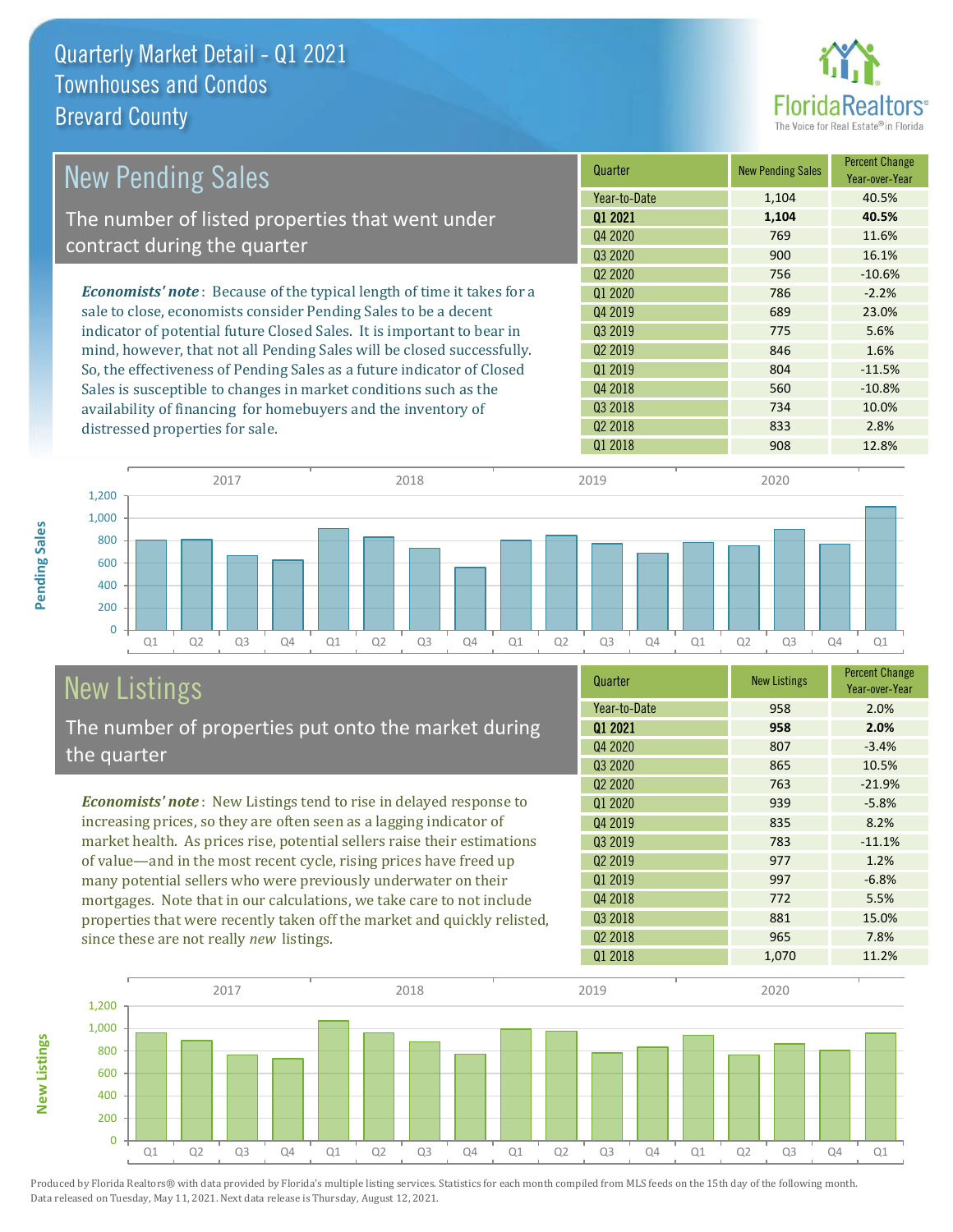

| Inventory (Active Listings)                                                  | Quarter                  | Inventory | <b>Percent Change</b><br>Year-over-Year |
|------------------------------------------------------------------------------|--------------------------|-----------|-----------------------------------------|
|                                                                              | <b>YTD (Monthly Avg)</b> | 424       | $-48.9%$                                |
| The number of property listings active at the end of                         | 01 2021                  | 339       | $-60.2%$                                |
|                                                                              | Q4 2020                  | 552       | $-28.0%$                                |
| the quarter                                                                  | 03 20 20                 | 584       | $-26.7%$                                |
|                                                                              | 02 2020                  | 689       | $-22.4%$                                |
| <b>Economists' note</b> : There are a number of ways to define and calculate | 01 2020                  | 852       | $-8.5%$                                 |
| Inventory. Our method is to simply count the number of active listings       | Q4 2019                  | 767       | $-15.2%$                                |
| on the last day of the quarter, and hold this number to compare with         | Q3 2019                  | 797       | $-2.7%$                                 |
| the same quarter the following year. Inventory rises when New                | Q <sub>2</sub> 2019      | 888       | 14.6%                                   |
| Listings are outpacing the number of listings that go off-market             | Q1 2019                  | 931       | 18.3%                                   |
| (regardless of whether they actually sell). Likewise, it falls when New      | Q4 2018                  | 904       | 23.8%                                   |

(regardless of whether they actually sell). Likewise, it falls when New Listings aren't keeping up with the rate at which homes are going offmarket.



### Months Supply of Inventory

An estimate of the number of months it will take to deplete the current Inventory given recent sales rates

*Economists' note* : MSI is a useful indicator of market conditions. The benchmark for a balanced market (favoring neither buyer nor seller) is 5.5 months of inventory. Anything higher is traditionally a buyers' market, and anything lower is a sellers' market. There is no single accepted way of calculating MSI. A common method is to divide current Inventory by the most recent month's Closed Sales count, but this count is a usually poor predictor of future Closed Sales due to seasonal cycles. To eliminate seasonal effects, we use the 12-month average of monthly Closed Sales instead.

| Quarter                         | <b>Months Supply</b> | <b>Percent Change</b><br>Year-over-Year |
|---------------------------------|----------------------|-----------------------------------------|
| <b>YTD (Monthly Avg)</b>        | 2.0                  | $-41.2%$                                |
| 01 2021                         | 1.3                  | $-62.9%$                                |
| Q4 2020                         | 2.3                  | $-28.1%$                                |
| Q3 2020                         | 2.5                  | $-26.5%$                                |
| Q <sub>2</sub> 20 <sub>20</sub> | 3.1                  | $-20.5%$                                |
| Q1 2020                         | 3.5                  | $-14.6%$                                |
| Q4 2019                         | 3.2                  | $-15.8%$                                |
| 03 2019                         | 3.4                  | $-2.9%$                                 |
| Q <sub>2</sub> 2019             | 3.9                  | 14.7%                                   |
| Q1 2019                         | 4.1                  | 17.1%                                   |
| Q4 2018                         | 3.8                  | 15.2%                                   |
| Q3 2018                         | 3.5                  | 2.9%                                    |
| Q <sub>2</sub> 2018             | 3.4                  | $-2.9%$                                 |
| Q1 2018                         | 3.5                  | $-2.8%$                                 |

Q3 2018 819 819 10.8% Q2 2018 775 0.8%



Produced by Florida Realtors® with data provided by Florida's multiple listing services. Statistics for each month compiled from MLS feeds on the 15th day of the following month. Data released on Tuesday, May 11, 2021. Next data release is Thursday, August 12, 2021.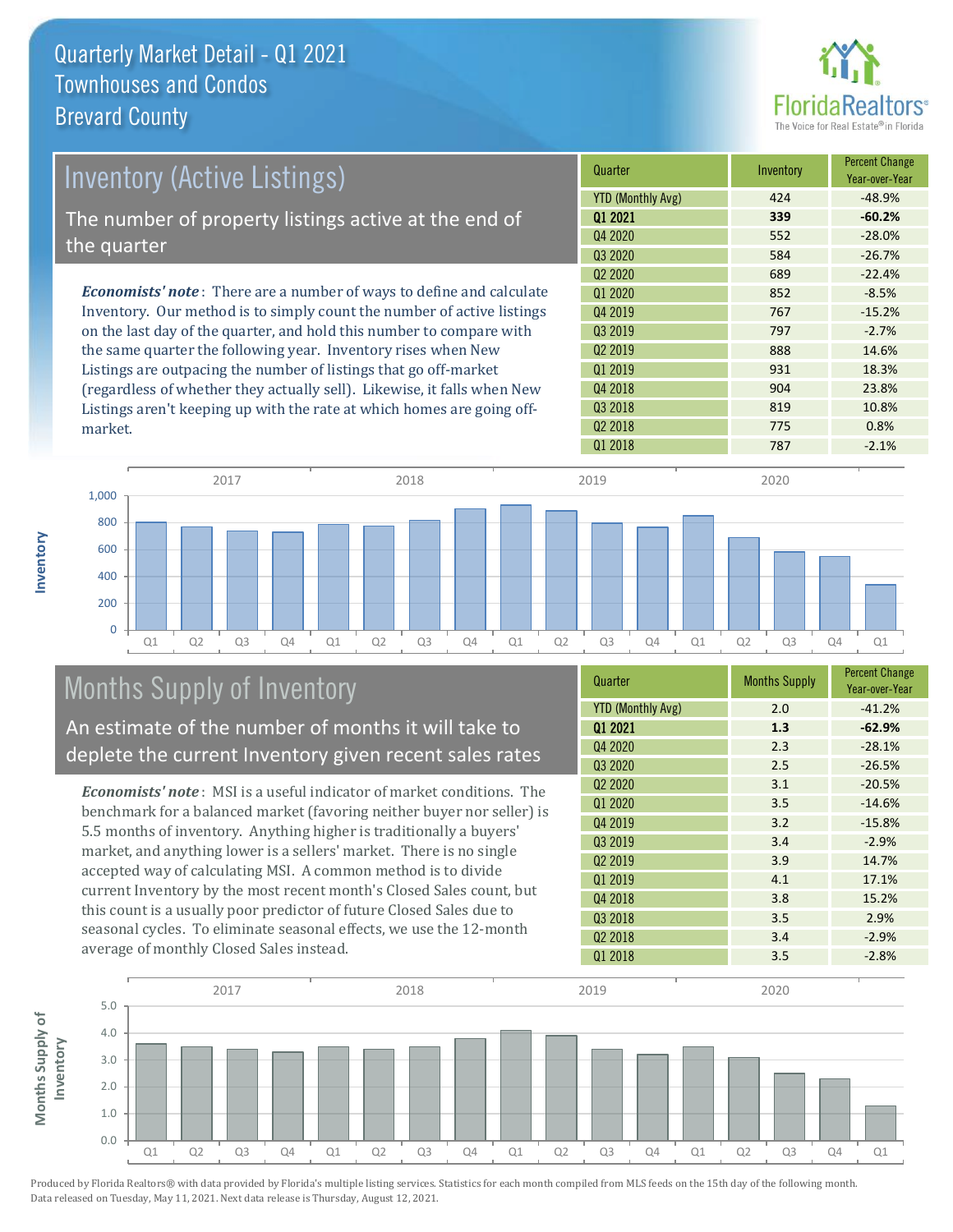

Year-over-Year

#### Sale Price Closed Sales Percent Change *Economists' note:* Closed Sales are one of the simplest—yet most important—indicators for the residential real estate market. When comparing Closed Sales across markets of different sizes, we recommend comparing the percent changes in sales rather than the number of sales. Closed Sales (and many other market metrics) are Closed Sales by Sale Price The number of sales transactions which closed during the quarter

affected by seasonal cycles, so actual trends are more accurately represented by year-over-year changes (i.e. comparing a quarter's sales to the amount of sales in the same quarter in the previous year), rather than changes from one quarter to the next.





### Median Time to Contract by Sale Price The median number of days between the listing date and contract date for all Closed Sales during the quarter

*Economists' note* : Like Time to Sale, Time to Contract is a measure of the length of the home selling process calculated for sales which closed during the quarter. The difference is that Time to Contract measures the number of days between the initial listing of a property and the signing of the contract which eventually led to the closing of the sale. When the gap between Median Time to Contract and Median Time to Sale grows, it is usually a sign of longer closing times and/or declining numbers of cash sales.

| <b>Sale Price</b>     | Median Time to<br>Contract | <b>Percent Change</b><br>Year-over-Year |
|-----------------------|----------------------------|-----------------------------------------|
| Less than \$50,000    | 1 Day                      | $-95.8%$                                |
| $$50,000 - $99,999$   | 12 Days                    | $-40.0%$                                |
| $$100,000 - $149,999$ | 18 Days                    | $-41.9%$                                |
| $$150,000 - $199,999$ | 17 Days                    | $-45.2%$                                |
| \$200,000 - \$249,999 | 20 Days                    | $-57.4%$                                |
| \$250,000 - \$299,999 | 20 Days                    | $-41.2%$                                |
| \$300,000 - \$399,999 | 30 Days                    | $-42.3%$                                |
| $$400,000 - $599,999$ | 27 Days                    | $-50.0%$                                |
| \$600,000 - \$999,999 | 20 Days                    | $-80.2%$                                |
| \$1,000,000 or more   | 14 Days                    | $-93.0%$                                |



Produced by Florida Realtors® with data provided by Florida's multiple listing services. Statistics for each month compiled from MLS feeds on the 15th day of the following month. Data released on Tuesday, May 11, 2021. Next data release is Thursday, August 12, 2021.

**Median Time to Contract**

**Median Time to Contract**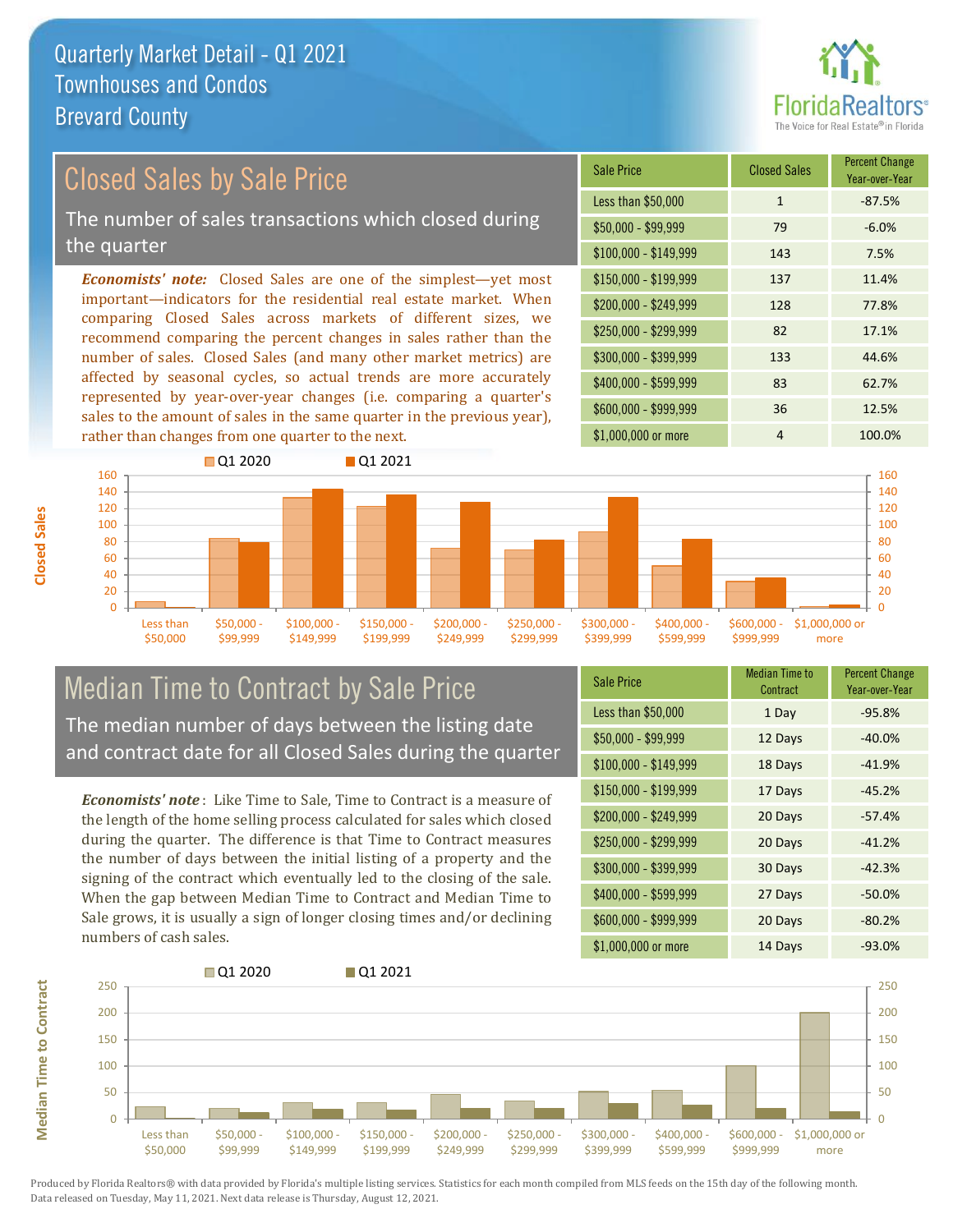

## New Listings by Initial Listing Price

The number of properties put onto the market during the quarter

*Economists' note:* New Listings tend to rise in delayed response to increasing prices, so they are often seen as a lagging indicator of market health. As prices rise, potential sellers raise their estimations of value—and in the most recent cycle, rising prices have freed up many potential sellers who were previously underwater on their mortgages. Note that in our calculations, we take care to not include properties that were recently taken off the market and quickly relisted, since these are not really *new* listings.





### Inventory by Current Listing Price The number of property listings active at the end of the quarter

*Economists' note* : There are a number of ways to define and calculate Inventory. Our method is to simply count the number of active listings on the last day of the quarter, and hold this number to compare with the same quarter the following year. Inventory rises when New Listings are outpacing the number of listings that go off-market (regardless of whether they actually sell). Likewise, it falls when New Listings aren't keeping up with the rate at which homes are going offmarket.

| <b>Current Listing Price</b> | Inventory | <b>Percent Change</b><br>Year-over-Year |
|------------------------------|-----------|-----------------------------------------|
| Less than \$50,000           | 0         | $-100.0%$                               |
| $$50,000 - $99,999$          | 19        | $-66.7%$                                |
| $$100,000 - $149,999$        | 40        | $-58.8%$                                |
| $$150,000 - $199,999$        | 44        | $-62.1%$                                |
| \$200,000 - \$249,999        | 23        | $-70.5%$                                |
| \$250,000 - \$299,999        | 28        | $-71.1%$                                |
| \$300,000 - \$399,999        | 56        | $-65.4%$                                |
| \$400,000 - \$599,999        | 66        | $-50.0%$                                |
| \$600,000 - \$999,999        | 45        | $-36.6%$                                |
| \$1,000,000 or more          | 18        | $-53.8%$                                |



Produced by Florida Realtors® with data provided by Florida's multiple listing services. Statistics for each month compiled from MLS feeds on the 15th day of the following month. Data released on Tuesday, May 11, 2021. Next data release is Thursday, August 12, 2021.

**Inventory**